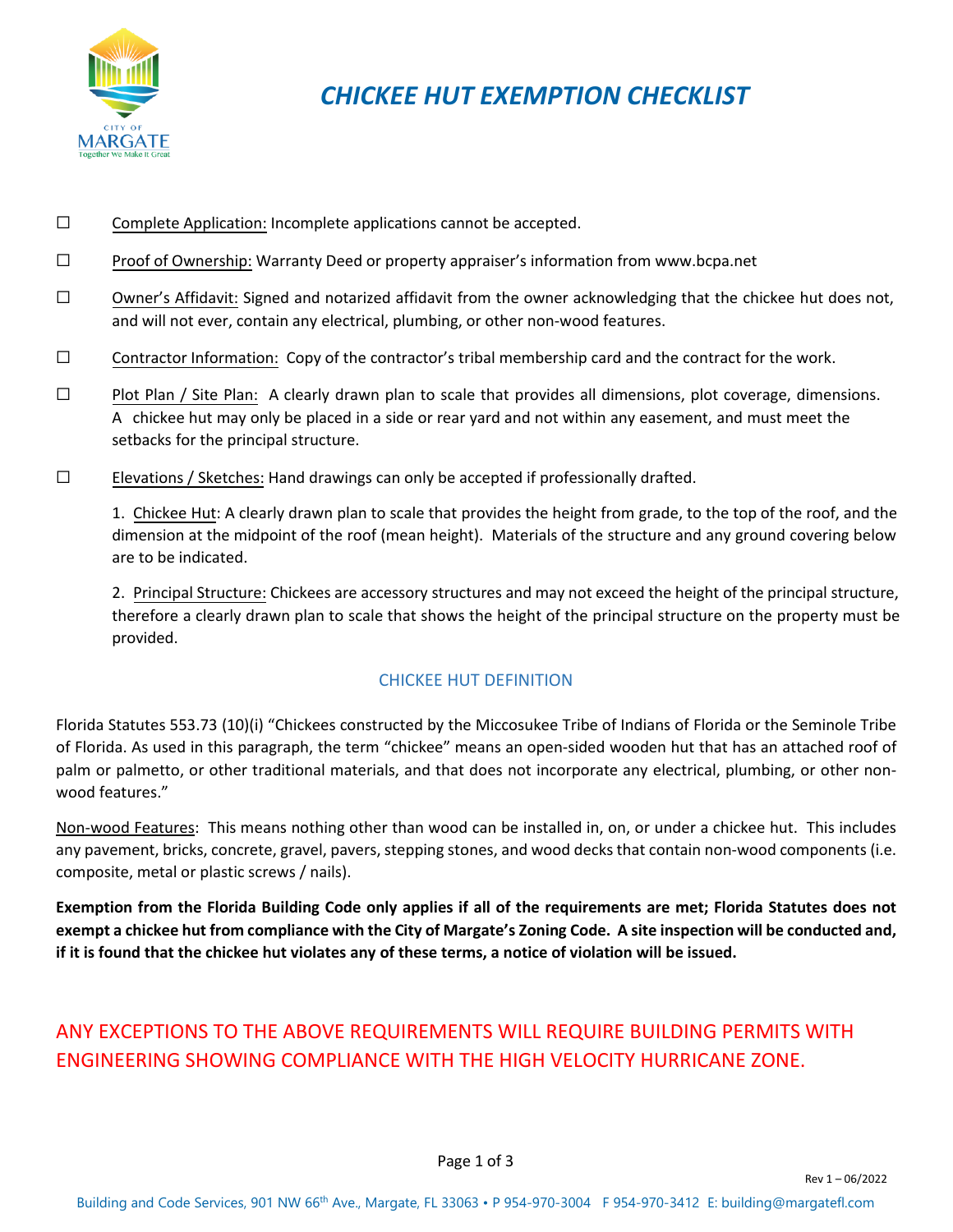

*CHICKEE HUT EXEMPTION CHECKLIST* 

## CONTRACTOR INFORMATION

| Phone Number: _____________________ |                            |
|-------------------------------------|----------------------------|
|                                     | PROPERTY OWNER INFORMATION |
| Print owner's name                  | Signature of owner         |
|                                     |                            |
| Phone Number: ____________________  |                            |
|                                     | <b>OWNER AFFIDAVIT</b>     |

The undersigned hereby certifies that the Chickee Hut being applied for is being constructed according to the exemption provided by F.S. 553.73(10)(i), will not ever contain any electrical, plumbing, or other non-wood features, and if it does I must apply for, and obtain, a Building Permit or demolish the structure or I will be subject to Code Compliance action.

STATE OF FLORIDA COUNTY OF

| Sworn to (or affirmed) and subscribed before me by means of $\Box$ physical presence or $\Box$ online notarization, |            |                               |  |
|---------------------------------------------------------------------------------------------------------------------|------------|-------------------------------|--|
| this day of                                                                                                         | (year), by | (print name of person making) |  |
| statement).                                                                                                         |            |                               |  |

\_\_\_\_\_\_\_\_\_\_\_\_\_\_\_\_\_\_\_\_\_\_\_\_\_\_\_\_\_\_\_\_\_\_\_ (Signature of Notary Public - State of Florida)

\_\_\_\_\_\_\_\_\_\_\_\_\_\_\_\_\_\_\_\_\_\_\_\_\_\_\_\_\_\_\_\_\_\_\_\_\_\_\_\_\_\_\_\_\_\_\_\_\_ (Print, Type, or Stamp Commissioned Name of Notary Public)